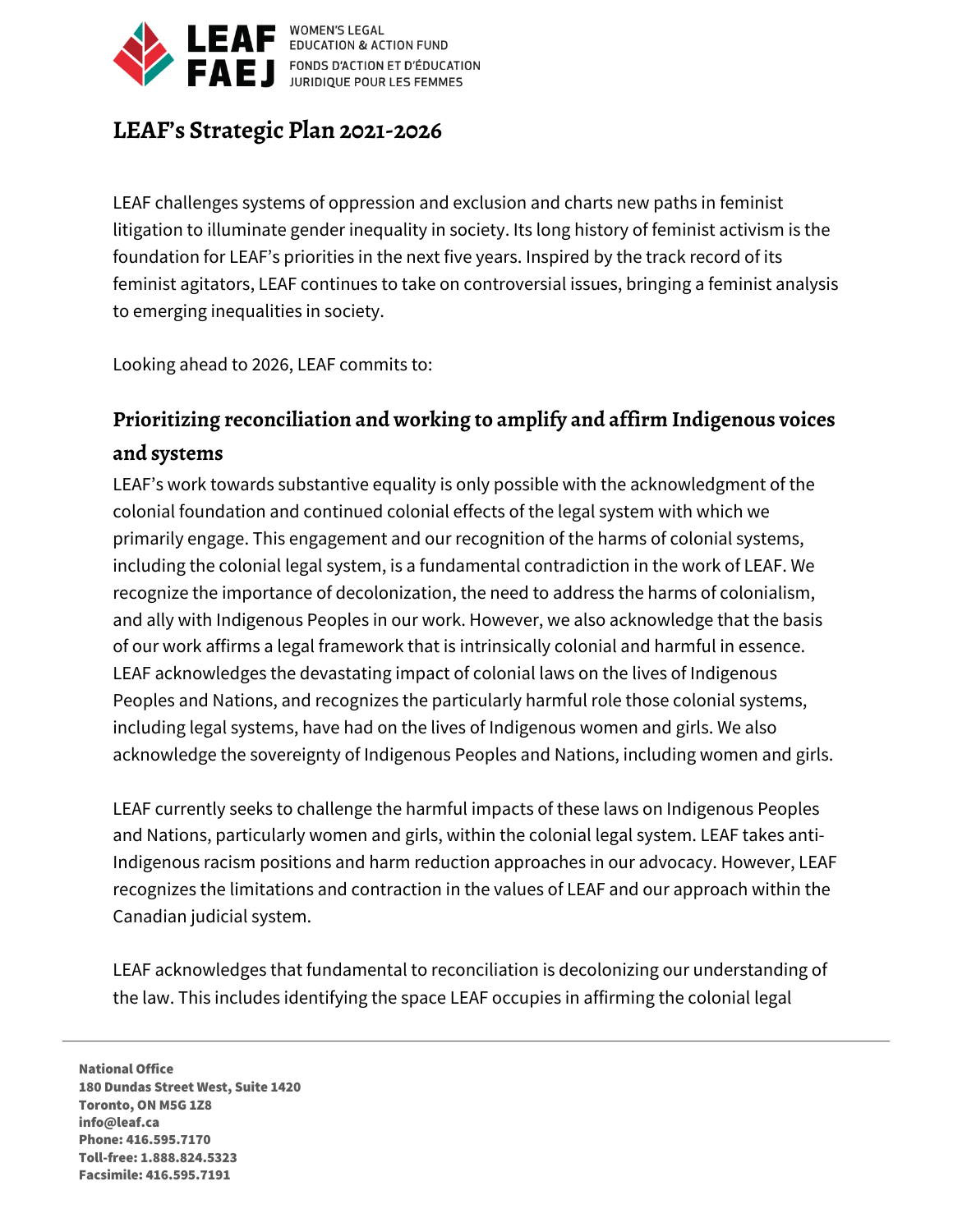

WOMEN'S LEGAL<br>BUCATION & ACTION FUND FONDS D'ACTION ET D'ÉDUCATION

system, as well making space and actively affirming and amplifying Indigenous legal orders as alternatives to the colonial legal system. This affirmation includes supporting the revitalization of existing Indigenous legal systems and orders, recognizing that these systems and orders have existed for millennia, and that the revitalization work has been ongoing. LEAF is committed to supporting and upholding this work.

LEAF commits to working collaboratively with Indigenous women and groups where LEAF can be of service and support. LEAF recognizes the space we occupy and shall actively engage in creating and maintaining space to affirm and amplify the voices of Indigenous Peoples and Nations. We understand our role when supporting Indigenous Peoples and Nations work may be asymmetrical in our contributions and shall be committed to achieving transparency.

| <b>Core Priorities</b>                                                                                                                                                                                                                         | <b>Ascendant Priorities</b>                                                                                                                                                          |
|------------------------------------------------------------------------------------------------------------------------------------------------------------------------------------------------------------------------------------------------|--------------------------------------------------------------------------------------------------------------------------------------------------------------------------------------|
| LEAF will build sincere, respectful<br>$\bullet$<br>relationships with Indigenous<br>organizations and communities across<br>the country.<br>LEAF educates its staff, Board and<br>$\bullet$<br>volunteers about the legacy of<br>colonialism. | • LEAF will act to affirm Indigenous legal<br>orders and support their revitalization<br>LEAF will take legal positions that<br>$\bullet$<br>challenge colonial structures and laws. |

### **Amplify the voices of those who experience gender discrimination.**

Women experience gender discrimination in different ways, depending in part on their particular communities and identities. Women know the issues that affect their safety, freedoms and full participation in society. LEAF works with community organizations to ground its legal advocacy in women's unique lived experiences of gender inequality.

Through its community collaborations, LEAF will listen to and learn from the intersectional knowledge of those facing gender discrimination, responding to the priorities raised by these organizations. We will build partnerships across communities and strengthen our understanding of how race, sexual orientation, (dis)ability, gender identity, class,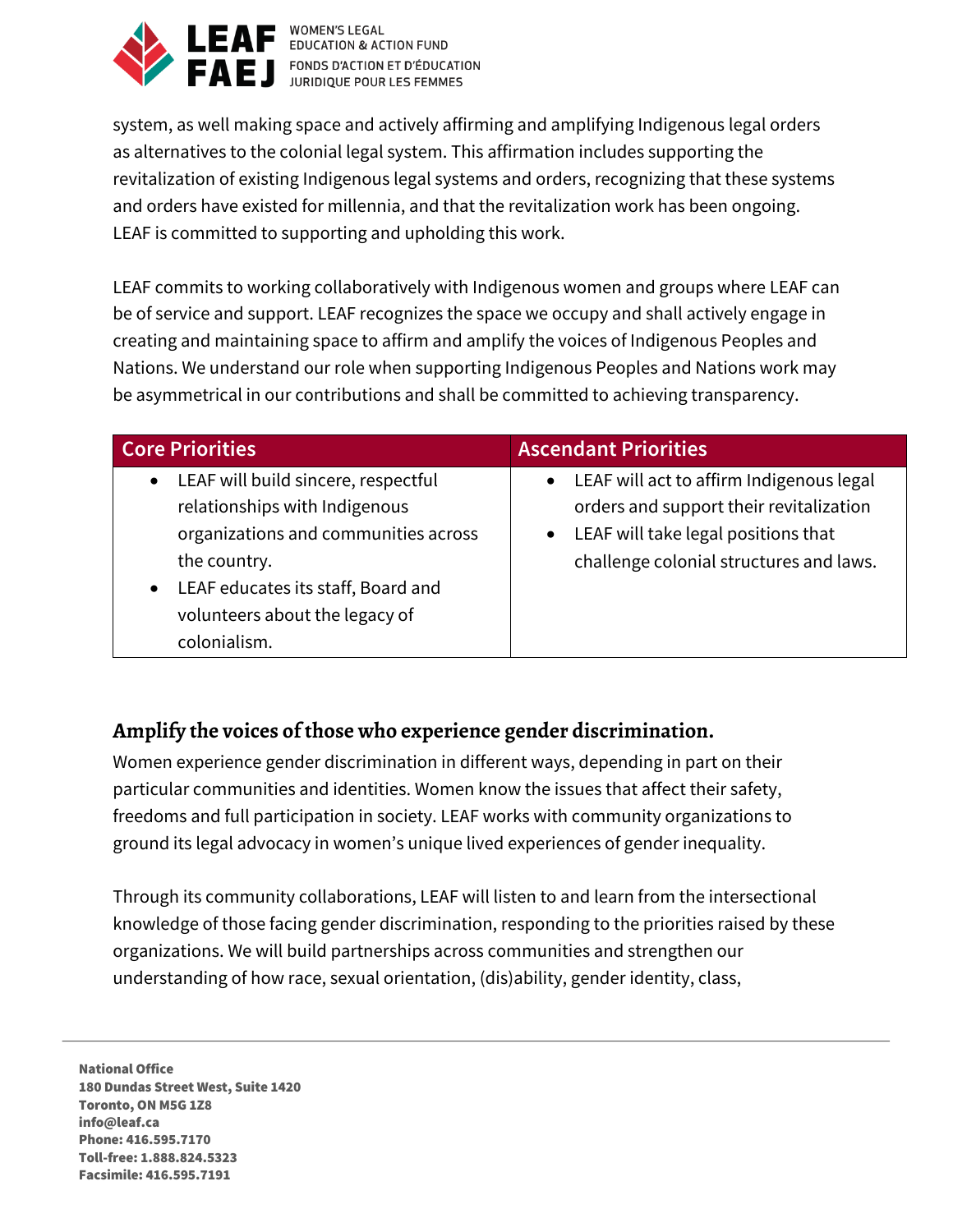

**WOMEN'S LEGAL** EDUCATION & ACTION FUND FONDS D'ACTION ET D'ÉDUCATION

educational, political status and other intersectional realities affect women's experience of discrimination and oppression.

Responding to these priorities may require LEAF to embrace uncertainty and conflicting perspectives on emerging issues. LEAF accepts that there are multiple feminist viewpoints. Where views diverge or conflict, LEAF has a role in building understanding and charting paths for complementary strategies. We will approach our sustained involvement in these issues with curiosity and humility, allowing LEAF to make agile decisions about its advocacy role and to amplify the voices of its partners.

| <b>Core Priorities</b>                                                                                                                                                                           | <b>Ascendant Priorities</b>                                                                                                                                                                       |  |
|--------------------------------------------------------------------------------------------------------------------------------------------------------------------------------------------------|---------------------------------------------------------------------------------------------------------------------------------------------------------------------------------------------------|--|
| LEAF acts with respect for intersectional<br>$\bullet$<br>and multi-sector knowledge.<br>LEAF fosters collaborative, respectful<br>$\bullet$<br>relationships with new and existing<br>partners. | • LEAF will lead in difficult conversations,<br>including ones that challenge its own<br>positions.<br>• LEAF will cultivate a new organizational<br>culture of curiosity, risk and tolerance for |  |
| LEAF advocates for inclusive feminism<br>$\bullet$<br>that accepts multiple feminist<br>viewpoints.                                                                                              | ambiguity on emerging issues.                                                                                                                                                                     |  |

### **Pursuing feminist litigation, law reform and public education**

LEAF will work with its members across the country to bring intersectional feminist analyses to litigation, law reform, and public education.

LEAF will continue to intervene in cases to bring feminist legal analyses to the interpretation of Canadian laws. LEAF will offer its litigation expertise to the communities and partners working to achieve gender equality. We will work with these organizations, our members and feminist advocates across the country to monitor cases, follow emerging issues and triage litigation.

LEAF's network of members and partners around the country identify proposed laws, and opportunities for advocacy in the law reform process. We will work collaboratively to ensure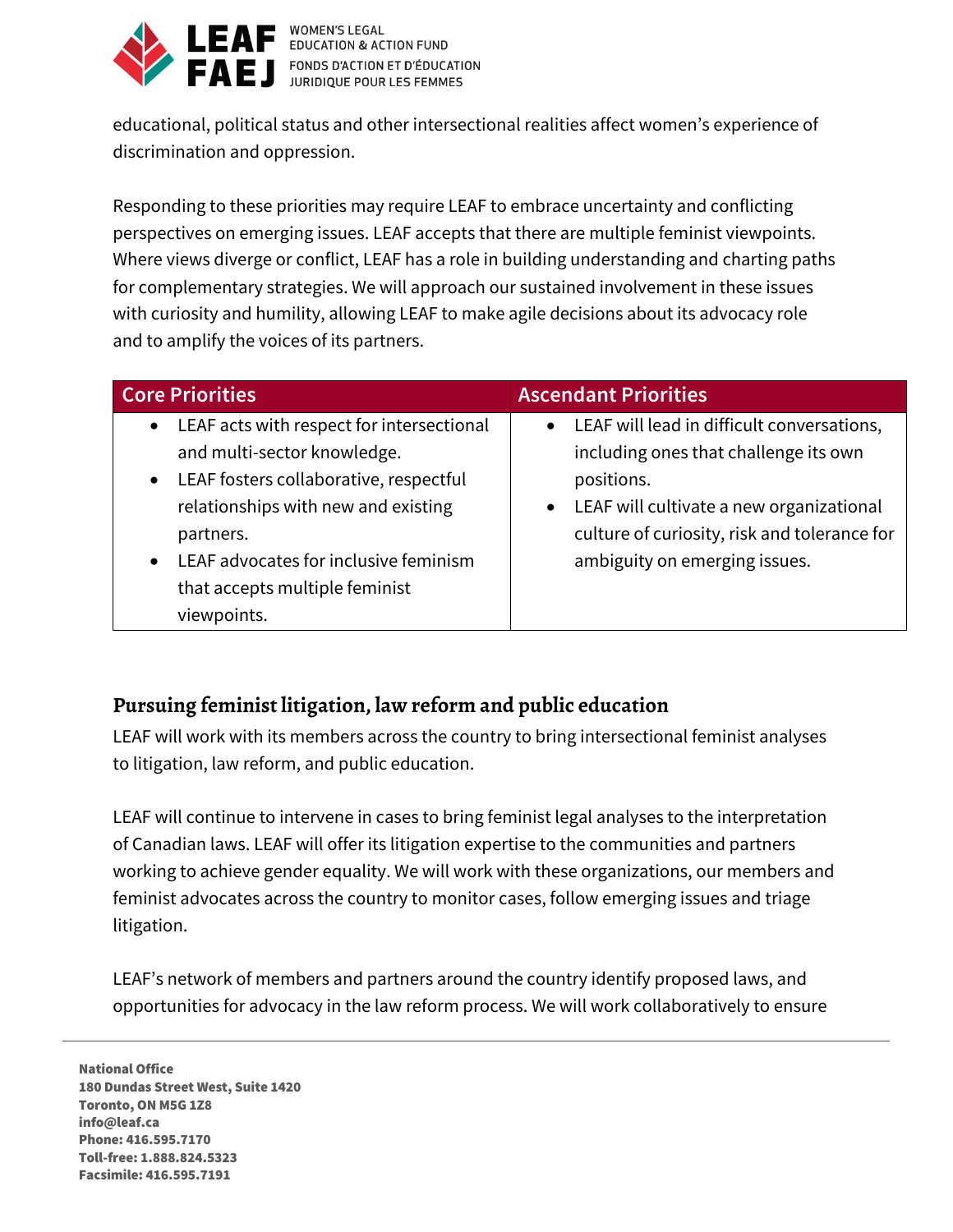

**WOMEN'S LEGAL EDUCATION & ACTION FUND** FONDS D'ACTION ET D'ÉDUCATION JURIDIQUE POUR LES FEMMES

that feminist analyses are part of the process of law-making at the local, regional and national level.

LEAF will raise public awareness of gender equality through proactive education and dynamic engagement in the public discourse. In the era of 24-hour news cycles and social media, LEAF can harness multiple platforms to raise awareness about gender equality, both by shining a light on these issues in the context of current events, and by highlighting our case work and law reform efforts.

| <b>Core Priorities</b>                                | <b>Ascendant Priorities</b>                               |  |
|-------------------------------------------------------|-----------------------------------------------------------|--|
| LEAF will continue to lead collaborative<br>$\bullet$ | LEAF will strengthen its mechanisms for<br>$\bullet$      |  |
| interventions in cases across Canada.                 | monitoring and triaging cases and law                     |  |
| LEAF will strengthen its capacity to<br>$\bullet$     | reform opportunities.                                     |  |
| respond to law reform and public                      | LEAF will formalize its assessment of the<br>$\bullet$    |  |
| discourse on gender equality.                         | intersectional experiences of women and                   |  |
|                                                       | girls in its case monitoring and litigation.              |  |
|                                                       | LEAF will explore strategies for trial level<br>$\bullet$ |  |
|                                                       | advocacy for gender equality.                             |  |

#### **Deepening and enriching the LEAF network**

We rely on the ever-growing contingent of feminist lawyers, legal academics and activists committed to LEAF's work as we respond, with agility, to gender equality issues in courtrooms, before the legislatures and in public debates. The extent of LEAF supporters across the country is our greatest strength and one of our significant contributions to the feminist movement in Canada.

LEAF's reputation is built on a long line of passionate feminists sharing their incredible legal and academic expertise at the frontlines of women's rights. These women have created the climate in workplaces, schools and living rooms for more inclusive conversations about gender equality. We commit to continuing LEAF's evolution by working honestly, and in good faith with our members, Branches, volunteers and partners from coast to coast to coast. We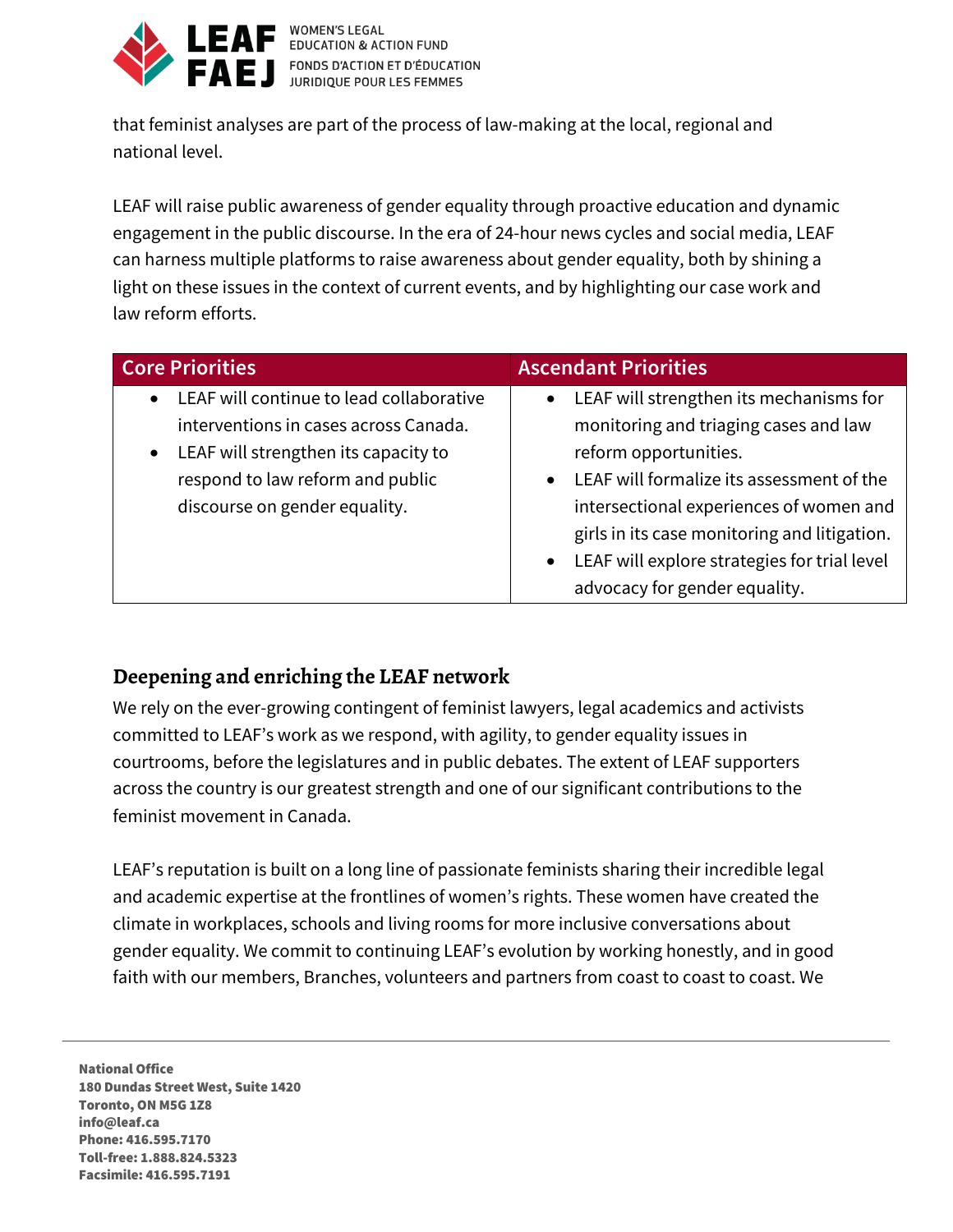

**WOMEN'S LEGAL** E WOMEN'S LEGAL<br>EDUCATION & ACTION FUND **AEJ** FONDS D'ACTION ET D'ÉDUCATION

will draw humbly on the expertise of the communities we are a part of, without appropriating their voices or their strategies for change.

The women involved in LEAF's Committees, Cases and Branches are the backbone of our operations. These feminist legal thinkers understand and can react quickly to the needs of local communities. We are cultivating a large network of feminists who, though not involved in our day-to-day operations, are versed in LEAF positions, connected to each other, and ready to mobilize when the need arises. LEAF is committed to continuing to grow this thriving feminist legal network across the country.

| <b>Core Priorities</b>                             | <b>Ascendant Priorities</b>                     |  |
|----------------------------------------------------|-------------------------------------------------|--|
| LEAF will rejuvenate its network of<br>$\bullet$   | • LEAF will orient and engage with              |  |
| Branches, volunteer academics and pro              | members across the country to cultivate         |  |
| bono litigators.                                   | an extensive base of feminists well-            |  |
| LEAF will deepen its connections with<br>$\bullet$ | versed in LEAF's analyses and ready to          |  |
| other organizations in the feminist                | mobilize when needed.                           |  |
| community.                                         | LEAF will identify areas of common<br>$\bullet$ |  |
|                                                    | priority with feminists in other                |  |
|                                                    | professions.                                    |  |

### **Cultivating financial and administrative stability**

LEAF commits to be a progressive employer that offers stable, sustainable jobs. The people who chose to work for LEAF share a passion for our mission and work incredibly hard to both promote gender equality and to engage with feminists across the country. We commit to stability, respect and fair treatment as a feminist employer.

Sufficient, predictable funding from a range of sources is critical to achieving this operational stability. The Board will work to develop a funding base that is resilient in times of political change and shifts in programming demands.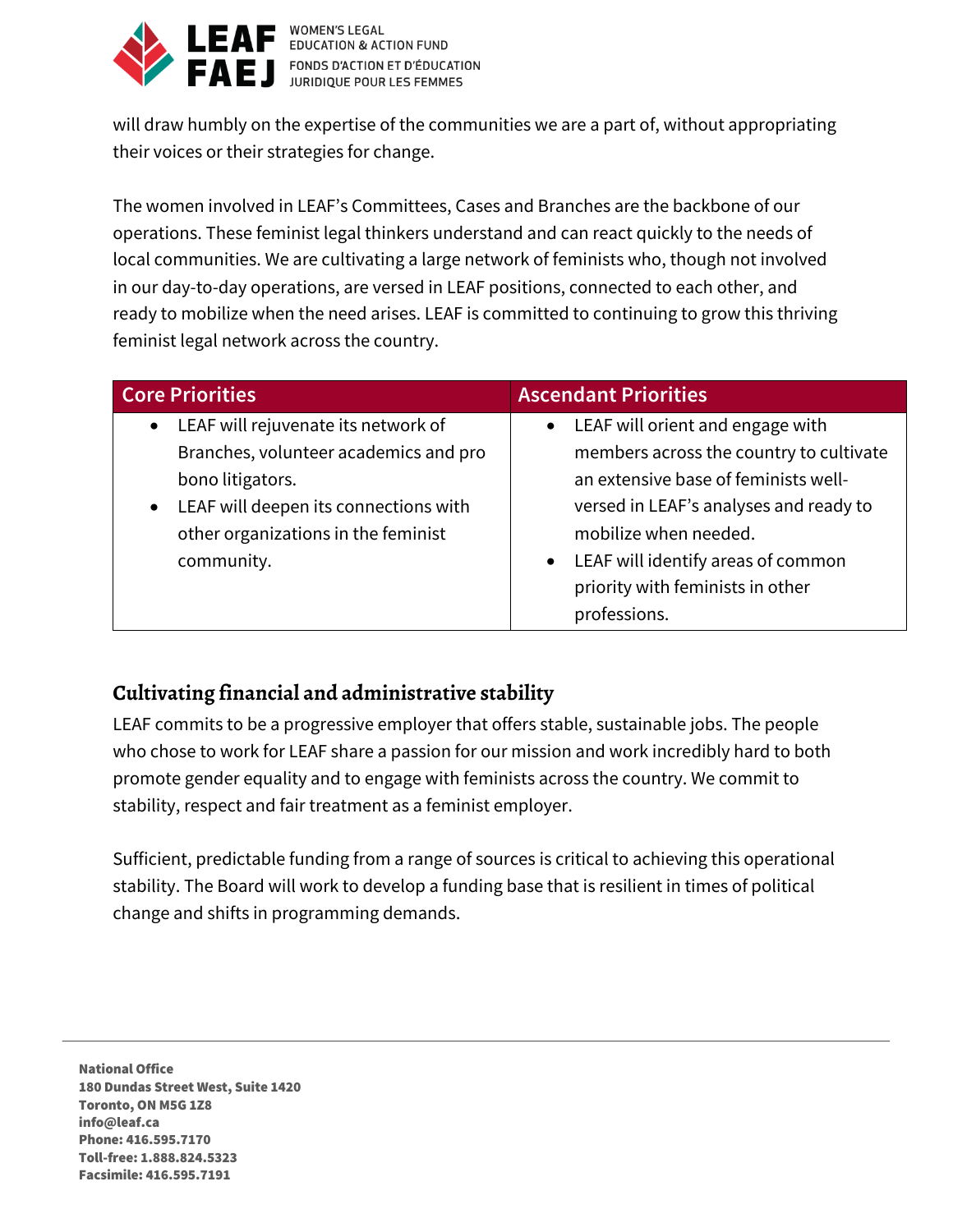

**EAF** FONDS D'ACTION ET D'ÉDUCATION

| <b>Core Priorities</b>                               | <b>Ascendant Priorities</b>                      |
|------------------------------------------------------|--------------------------------------------------|
| LEAF is a stable, progressive, feminist<br>$\bullet$ | • LEAF will adopt agile decision-making          |
| employer.                                            | processes.                                       |
| LEAF maintains transparent governance<br>$\bullet$   | LEAF will collaborate with likeminded            |
| and operational practices including                  | organizations to ensure sustainable              |
| rigorous monitoring and evaluation.                  | funding for feminist work.                       |
|                                                      | The LEAF Board will lead an active,<br>$\bullet$ |
|                                                      | diversified funding strategy.                    |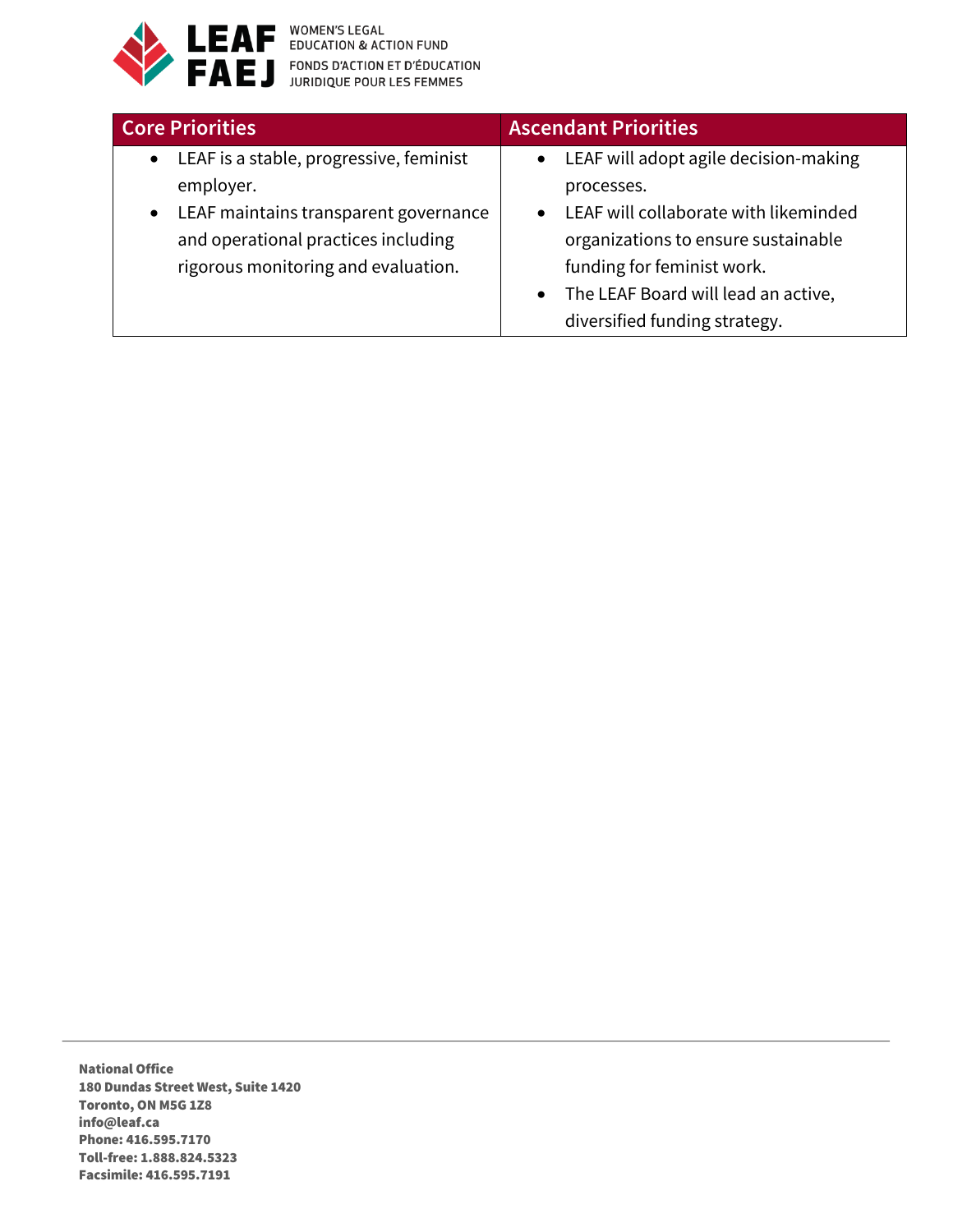

LEAF EDUCATION & ACTION FUND<br>FAEJ FONDS D'ACTION ET D'ÉDUCATION

LEAF advocates for substantive gender equality with a proud, intersectional feminist voice.

Looking ahead to 2025, LEAF commits to:

### **Prioritizing reconciliation and working to amplify and affirm Indigenous voices**

#### **and systems**

| Core              | LEAF will build sincere, respectful relationships with Indigenous organizations              |
|-------------------|----------------------------------------------------------------------------------------------|
| <b>Priorities</b> | and communities across the country.                                                          |
|                   | LEAF educates its staff, Board and volunteers about the legal legacy of                      |
|                   | colonialism.                                                                                 |
|                   | Ascendant LEAF will act to affirm Indigenous legal systems and support their revitalization. |
| <b>Priorities</b> | LEAF will take legal positions that challenge colonial structures and laws.                  |

#### **Amplify the voices of those who experience gender discrimination**

| Core              | LEAF acts with respect for intersectional and multi-sector knowledge.             |
|-------------------|-----------------------------------------------------------------------------------|
| <b>Priorities</b> | LEAF fosters collaborative, respectful relationships with new and existing        |
|                   | partners.                                                                         |
|                   | LEAF advocates for inclusive feminism that accepts multiple feminist              |
|                   | viewpoints.                                                                       |
| Ascendant         | LEAF will lead in difficult conversations, including ones that challenge its own  |
| <b>Priorities</b> | positions.                                                                        |
|                   | LEAF will cultivate a new organizational culture of curiosity, risk and tolerance |
|                   | for ambiguity on emerging issues.                                                 |